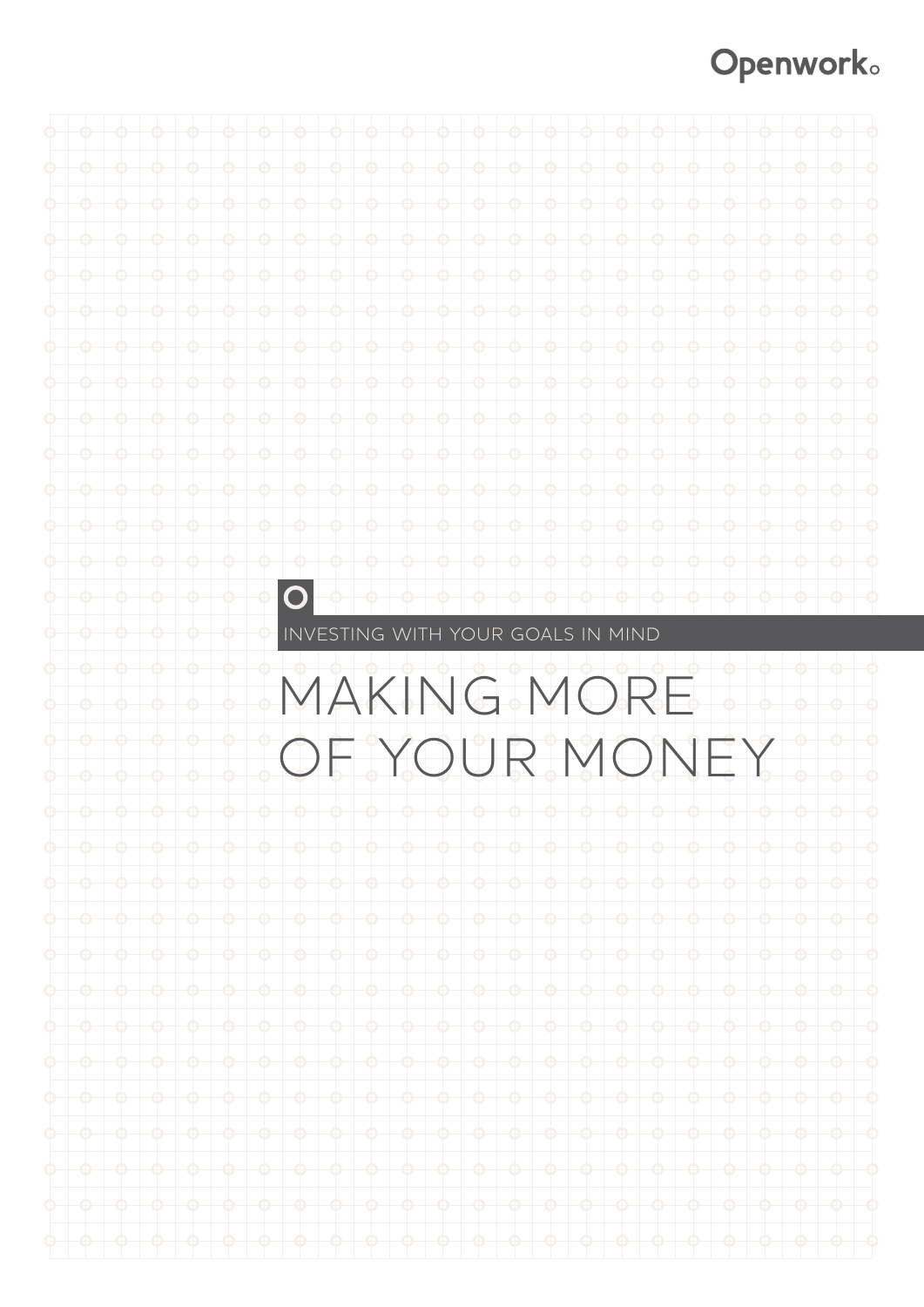# ABOUT INVESTING AT OPENWORK

Your adviser has given you this document to read because you are either interested in investing with Openwork or they have identified that you could benefit from investing some or all of your assets.

Your adviser is part of the Openwork Group, one of the UK's largest financial advice businesses. Openwork also includes Omnis Investments, a provider of investment funds that are only available through your Openwork adviser, and Openwork Wealth Services Limited, which provides active portfolio management to clients.

Providing both advice and investments means we not only understand the way investments fit into your life but we can design our solutions with the needs of clients like you in mind.

This brochure deals with these two key themes. Having read it, you should be in no doubt that your money is in good hands, and that over time, there is an increased level of probability that it will perform in line with your expectations, given our understanding of your requirements.

Your Openwork adviser draws not only on their personal knowledge and expertise they also benefit from two key advantages:

- They follow a robust, clear, and thorough process designed to clarify exactly what you need from your investments;
- They have access to a meticulously researched and managed range of investments specifically selected to meet our clients' different needs.

# **It's all about you**

Understanding your needs fully at the outset, and on an ongoing basis, is a critical part of ensuring your investments meet your needs now and into the future.

Three things are uppermost in our minds:

First and foremost, we never forget that the money we're managing is yours, not ours. You're paying us to take good care of it for you, and we take our responsibilities seriously.

Secondly, we recognise that your future – and the futures of those closest to you – depends in part, or even entirely, on the job that we do. If we deliver the results you're looking for, the future can be rosy. If not, it can be tough. Our processes and monitoring are designed to help keep your investments on track.

Thirdly, to provide 'the results you are looking for', your Openwork adviser must first uncover your current financial position, your future goals and, importantly, your personal attitude towards risk.

Taking these key factors into account, your Openwork adviser should be able to build a clear picture of what you're looking for from your investments: what you want your money to be worth, by when and how much risk it makes sense to take along the way.

Only at that point can your adviser make a recommendation from our range of investment options that meets your needs, both now and in the years to come.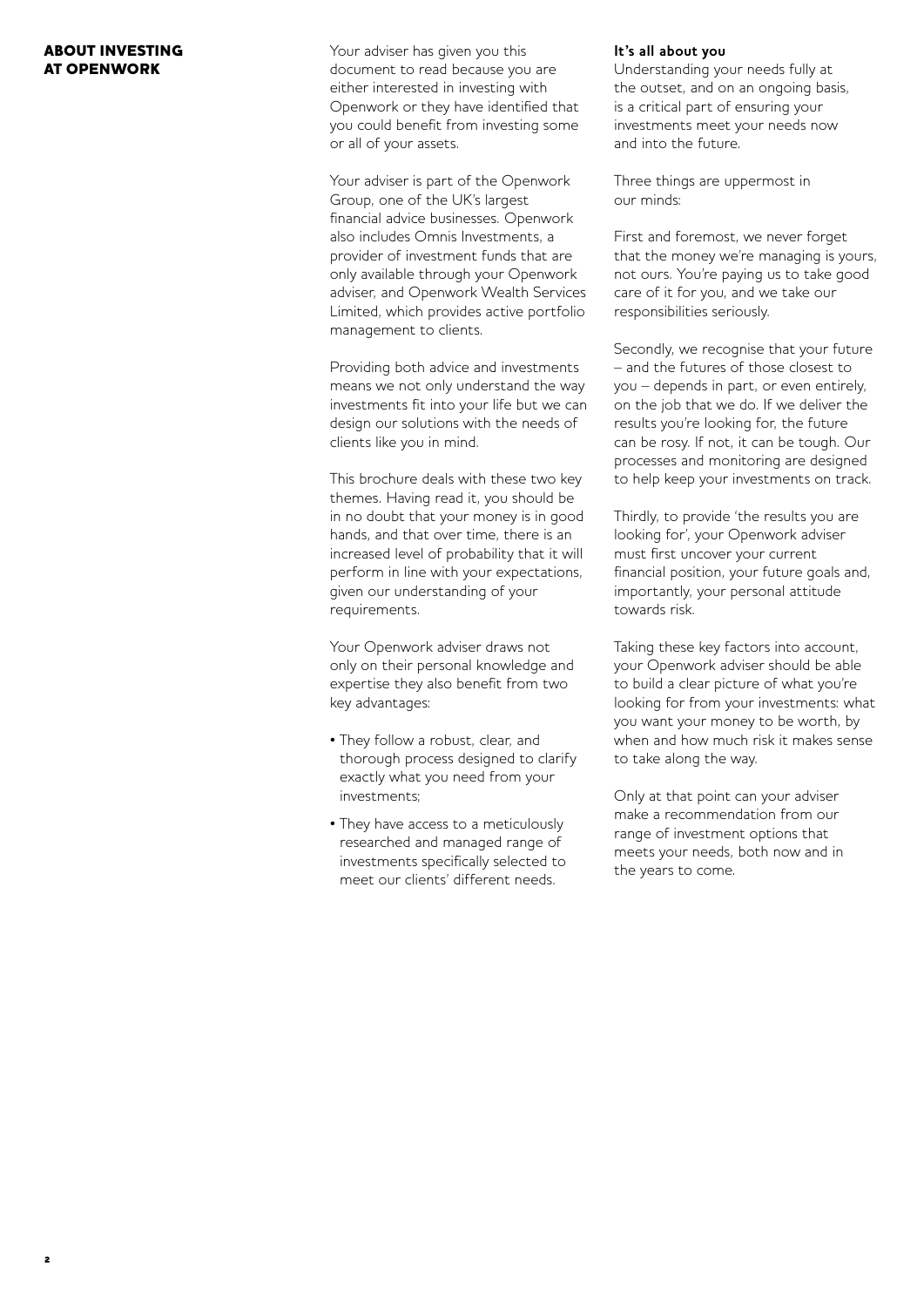# CLEAR PROCESS; RELIABLE OUTCOMES

With so many investment options available, the hardest part is deciding which ones are right for you. Our simple, four-stage process helps us to identify the solution that matches your needs – today and in the future.

# **Understand your future goals**

Your situation and future objectives are unique to you, so we'll start by asking about your financial circumstances today, and what you want to achieve with your money in the future; including whether you want your investments to provide a regular income.

# **Establish your attitude to risk**

One crucial and uniquely personal issue is how you feel about the prospect of putting money at risk and your ability to accommodate any loss in value. An investment which seems full of exciting potential to one individual can seem frighteningly unpredictable to another. Our specially designed questionnaire helps us identify where your own feelings and requirements fit in this spectrum.

# **Design a solution that meets your needs**

Taking account of your current position, future plans and attitude to risk, we will research an investment solution which we think is appropriate for you. Before we proceed, we'll discuss it in detail so that you understand and feel comfortable with it.

## **Make sure you stay on track over the years ahead**

Heading in the right direction from the outset is important – but staying on track matters just as much. Things will change in your life, and also in the financial world, and these are almost certain to lead to a need for change in your investments.

Ask your Openwork adviser about regular catch-ups to discuss any changes in your requirements or circumstances and to review your investment choices.

# LET'S TALK ABOUT RISK

Risk, or the unpredictability of returns, is a tricky subject. People in the investment world, knowing that it can make clients uncomfortable, often stay away from discussing it. But it is too important to ignore.

So let's be absolutely clear: investing can never be entirely predictable. The key point to remember is that risk and the potential for reward go hand in hand. Investments that are low in risk are low in potential reward. As you accept more risk, the potential for reward becomes greater. The skill lies in managing the balance between the two.

In this situation, two things are really important.

First, it is essential that with the help of your adviser, you are entirely clear how much risk you need to take to reach your goals and that you feel entirely comfortable with this. Frankly, it may be that your current position is very strong and your future goals very modest: if so, you may be able to steer clear of risky investments altogether. But, if your current position is weak and your future goals ambitious, you may have to take more risk than you feel comfortable with. The question then is whether you can live with the risks required to attain your objectives, or whether you need to downscale your goals.

Secondly, it is just as important that your investment portfolio is designed to deliver the potential returns for the risk profile you've agreed on.

We believe your investment portfolio should focus on three things. It should be diversified across a wide range of asset classes and securities. You should try to make sure that your money is in the hands of some of the best and most consistent investment managers in the business. And you need to give your investments time: the longer you can leave your investments in place, the more likely you are to cope with any short-term changes in market value.

This is where Openwork's investment range comes in. As you will read further on, Omnis, part of the Openwork Group, has a range of funds and strategies across the full risk/return spectrum, managed by leading investment managers. Your adviser will recommend one or more of these to help you reach your long-term goals.

*The value of your investments, and any income from them can fall as well as rise so you could get back less than you invested.*

*It is generally recommended that investments should be held for a minimum period of five years.*

**The importance of managing risk and reward**

These are the sorts of things your Openwork adviser will consider:

- How old are you? Your age may affect how you would like to invest, particularly the closer you get to retirement.
- How much money are you keeping in cash? You should always keep a certain amount readily accessible (for example, in a deposit account) in the event of an emergency or as a foundation for your longer term savings and investment.
- Can you afford to take a risk? If your investments dropped in the short term, do you have the time to wait for them to recover?
- Can you afford not to take a risk? Leaving all your money in a building society, for example, may carry minimal risk, but you may miss out on higher potential returns and possibly see the spending power of that money fall due to inflation.
- How can you invest, but limit your risk? One way of limiting investment risk is to spread your money across different types of investment. This is called diversification and is a key investment concept. You avoid putting 'all your eggs in one basket'.

• Are there tax-efficient opportunities, such as pensions or ISAs, available to you?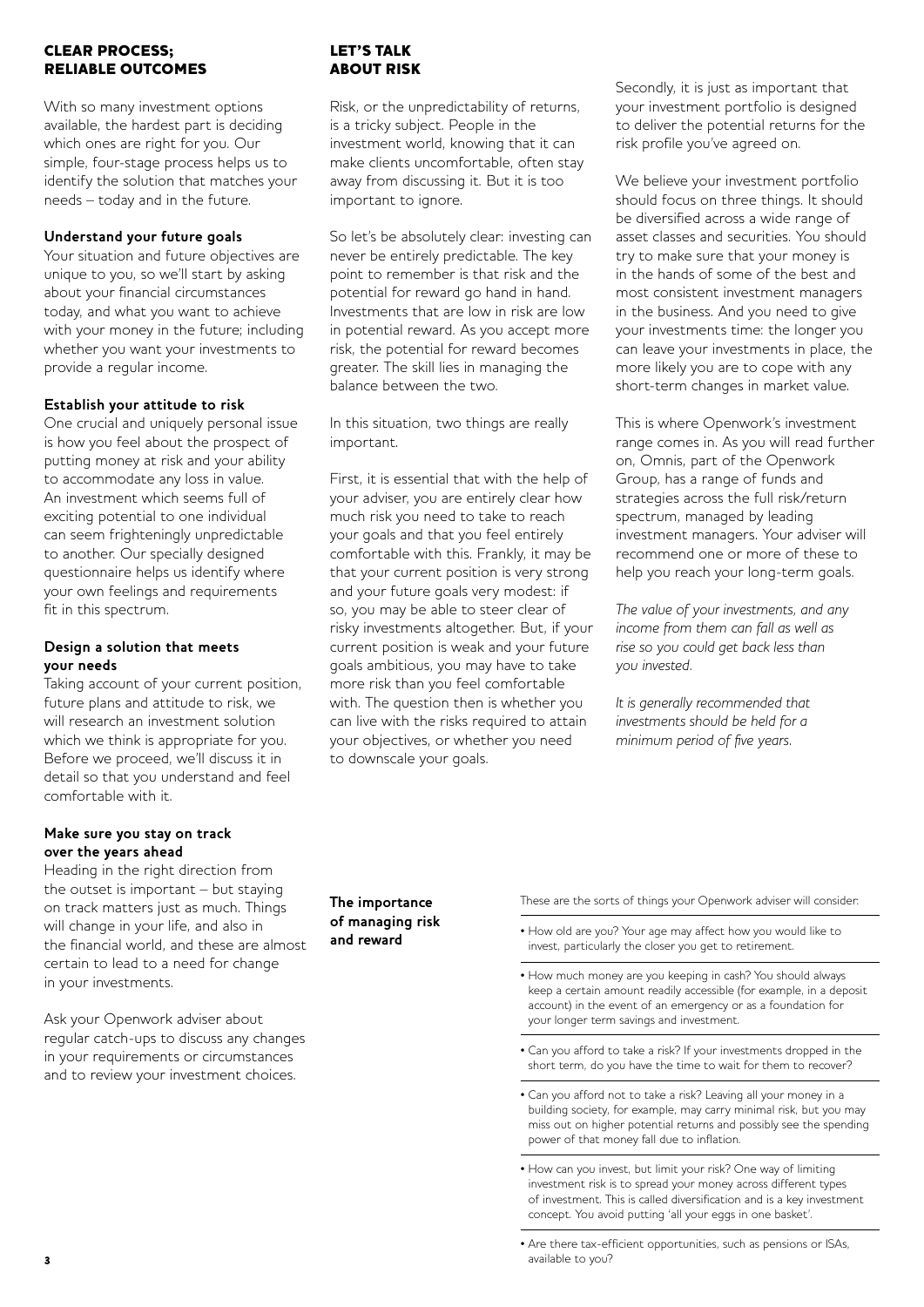# WHAT KIND OF INVESTOR ARE YOU?

As we have discussed, a key issue in determining your investment strategy is an understanding of your attitude to money, the risks you are prepared to take to achieve your goals, and your ability to accommodate any short or long-term losses.

Getting this right is the cornerstone of the advice your Openwork adviser will give you. It is important because it helps your adviser identify which of the six types of investor you match, detailed overleaf, and this drives the solution that your Openwork adviser will recommend.

Your attitude to risk and capacity to accept losses are likely to change over time as your circumstances change. It is therefore important that you regularly review your investments with your adviser to make sure they continue to meet your objectives.

#### **What is risk?**

In investing, risk is usually defined as the volatility of an investment: its shortterm change in value. This is normally greater the more risk you are prepared to take. That's because your investments may contain a higher proportion of riskier assets, such as equities (company shares), whose value generally fluctuate more frequently than other types of investment you might hold.

This is illustrated in the chart below, where the higher risk strategy generates a higher long-term return but exhibits larger changes in value over shorter time periods.

Your adviser will talk you through three topics:

*The first is the amount of risk you are prepared to take.*

This will be around your personal thoughts and feelings about investing, rather than your financial circumstances. Some people find the prospect of the value of their investment moving up and down, or the chance of losses, upsetting. Others might be more relaxed about both these issues.

*The second is the amount of risk you are able to take.*

This relates specifically to your financial circumstances. Generally speaking, if you have a higher level of wealth and income (relative to any debts or other outgoings) and/or have a longer investment horizon, you may be able to take more risk than someone who does not. This is not always true and an indepth conversation with your adviser will explore this in greater detail.

*The third is the amount of risk you may need to take to meet your objectives.*

If you are saving with a particular objective in mind, it may be that you need to take a higher level of risk to have a realistic chance of achieving it. Of course, that might be something you are not comfortable doing. If that's the case, you would need to review your objectives or increase your investment to have a greater chance of achieving your desired outcome.



Time

4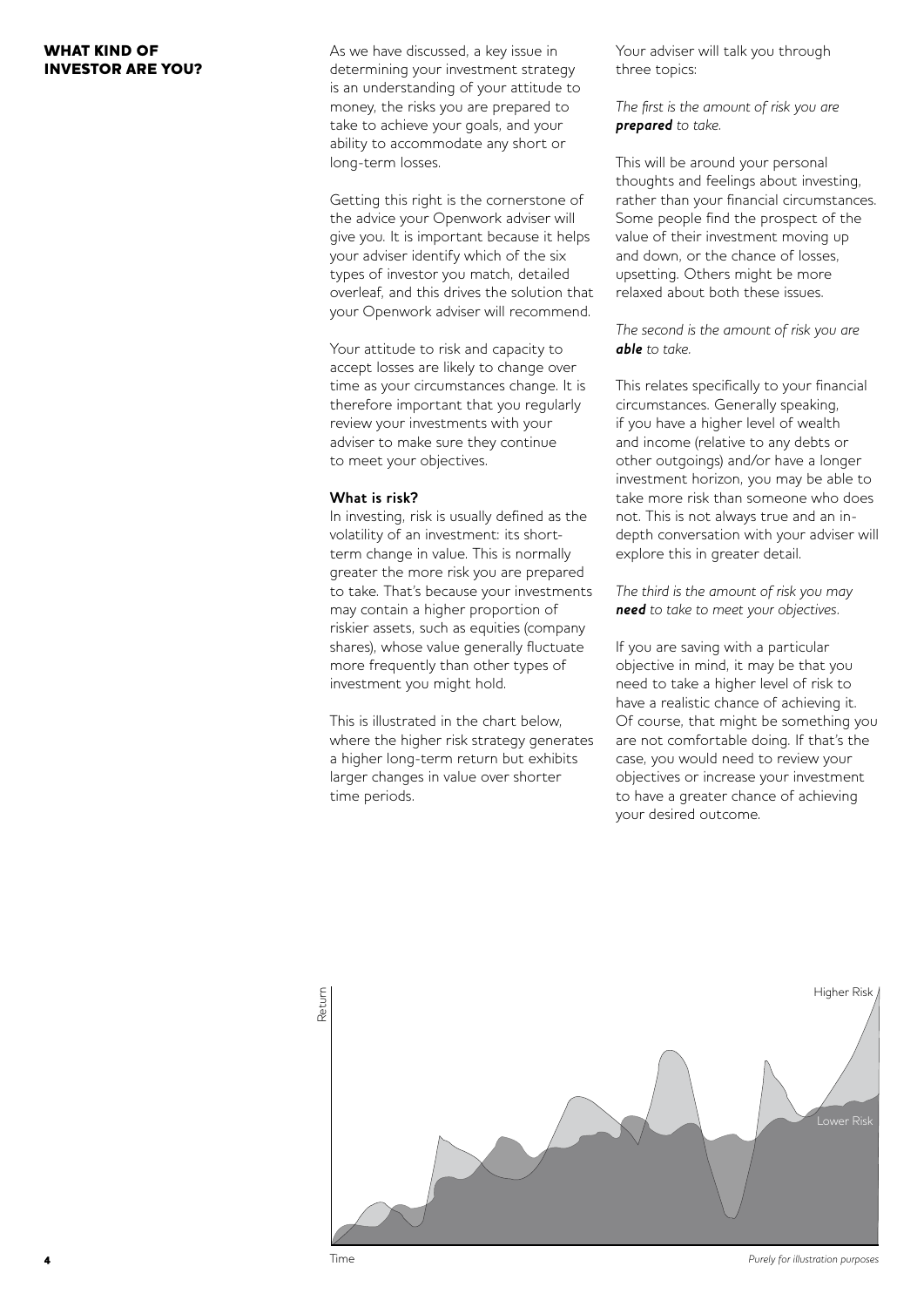# THE SIX TYPES OF INVESTOR

# **No investment risk**

Preserving the capital value of your savings is the most important factor to you. This means you are more likely to restrict your savings to cash deposits, cash ISAs, interest-bearing savings accounts and similar products that also offer ready access to your money and are covered under a depositor protection scheme.

You understand how inflation can reduce the real value of your capital (and any interest received) over time.

Investors who do not wish to take risk can take a long time to make up their mind on investment matters and will usually feel extremely concerned if investment decisions turn out badly.

### **Limited risk**

You are likely to require an investment where the chance of a fall in value is minimal, although you accept that some loss of capital is possible as the value of your investments could fall or rise.

You would normally keep your money in a bank account or building society. However, you recognise that inflation, especially over the long term, is likely to reduce the real value of your money so you are willing to consider other types of investment.

As a limited risk investor, you may not have high levels of knowledge and experience of financial matters, or show interest in keeping up-to-date with them.

Investors who wish to limit risk can take a relatively long time to make up their mind on investment matters and can often feel concerned when investment decisions turn out badly.

#### **Cautious**

You are likely to require an investment where the potential return is better than that available from a deposit account and you accept that the value of your investment can fall as well as rise.

As a cautious investor, you may have some limited experience of investment products, but you are likely to be more familiar with bank and building society accounts rather than other types of investment. You have a preference for outcomes that have a degree of certainty although you understand that in certain circumstances, particularly if investment markets fall, the value of your investments could fall in turn.

Cautious investors can take a relatively long time to make up their mind on investment matters and may feel concerned when investment decisions turn out badly.

#### **Balanced**

You are likely to require an investment that offers higher returns than those available from deposit accounts. You are also likely to accept fluctuation in the value of your investments as the markets change, based on an understanding that this will be necessary to meet your long-term goals.

As a balanced investor, you will be knowledgeable about financial matters, and show some interest in keeping up to date with them. You may have some experience of investment, including investing in products containing assets like shares and government bonds.

In general, you understand that you have to take investment risk in order to be able to meet long-term goals and you are willing to take risk with part of your investments, accepting that the value of them could rise or fall.

Balanced investors will usually be able to make up their minds on investment matters relatively quickly, but do still feel some concern when their investment decisions turn out badly.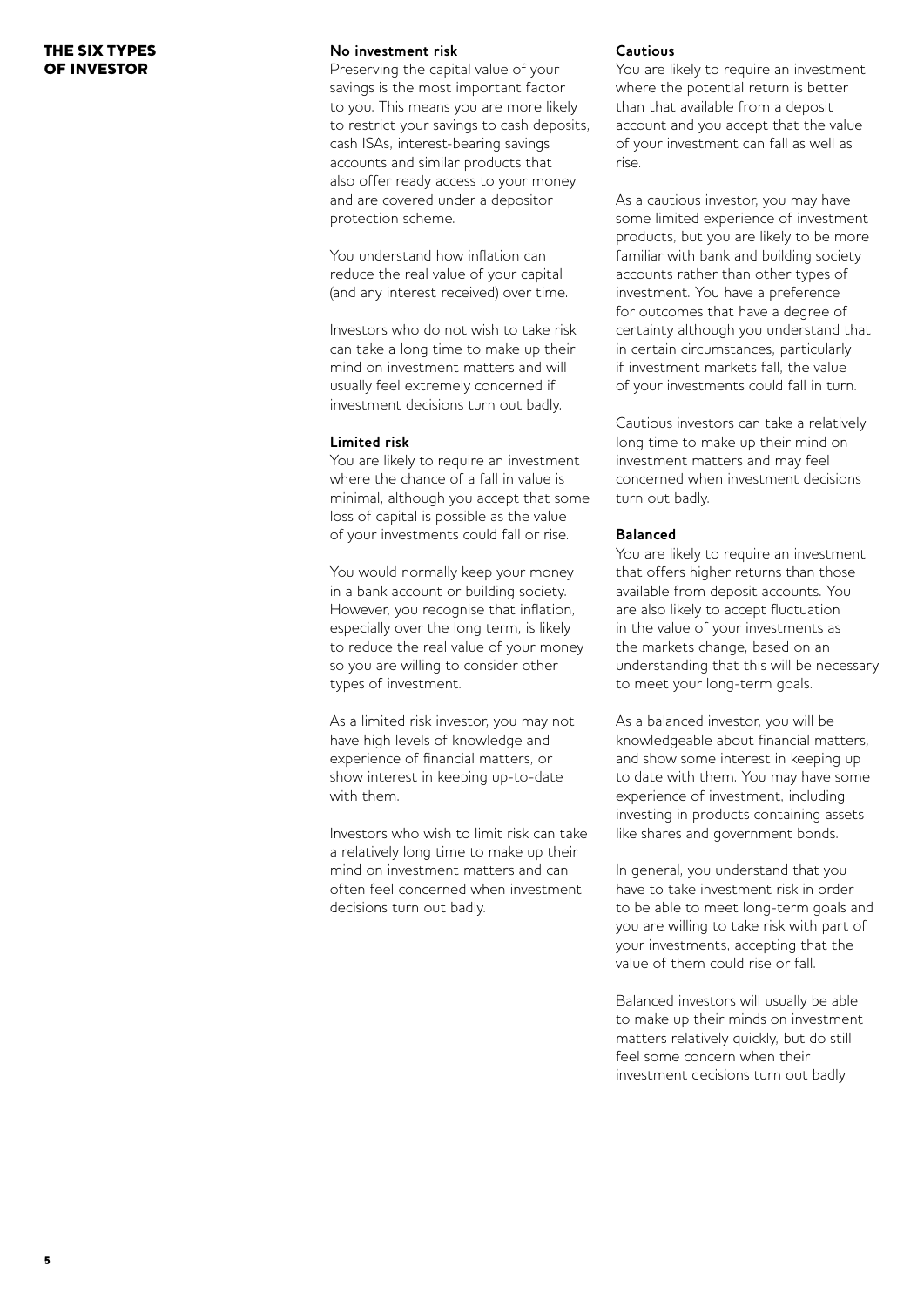#### **Adventurous**

You are likely to be an experienced investor who has used a range of different investment products in the past. You understand investment volatility and are also likely to accept a higher level of risk on your investments, in order to be able to obtain a higher rate of return in the long run.

As an adventurous investor, you may possess a high level of knowledge of financial matters, and spend time keeping this knowledge up to date.

In general, you are comfortable taking investment risk, understanding that this is crucial in terms of generating long -term return and you are willing to take risk with most of your investments.

Adventurous investors will usually be able to make up their minds on investment matters quickly. While they can feel concern when their investment decisions turn out badly, they are able to accept that occasional poor outcomes are a necessary part of long-term investment.

6

#### **Speculative**

You are likely to have personal experience of an extensive range of different investment products. As a speculative investor, your knowledge of financial matters may be very strong and you are likely to spend a significant amount of time keeping this knowledge up to date.

In general, you are looking for the highest possible return on your capital and are willing to take considerable amounts of risk to achieve this. Investment volatility is unlikely to concern you and you are willing to take risk with all of your investments.

Speculative investors often have firm views on investment and will make up their minds on investment matters quickly. They do not feel concern to any great extent and can accept occasional poor investment outcomes without much difficulty.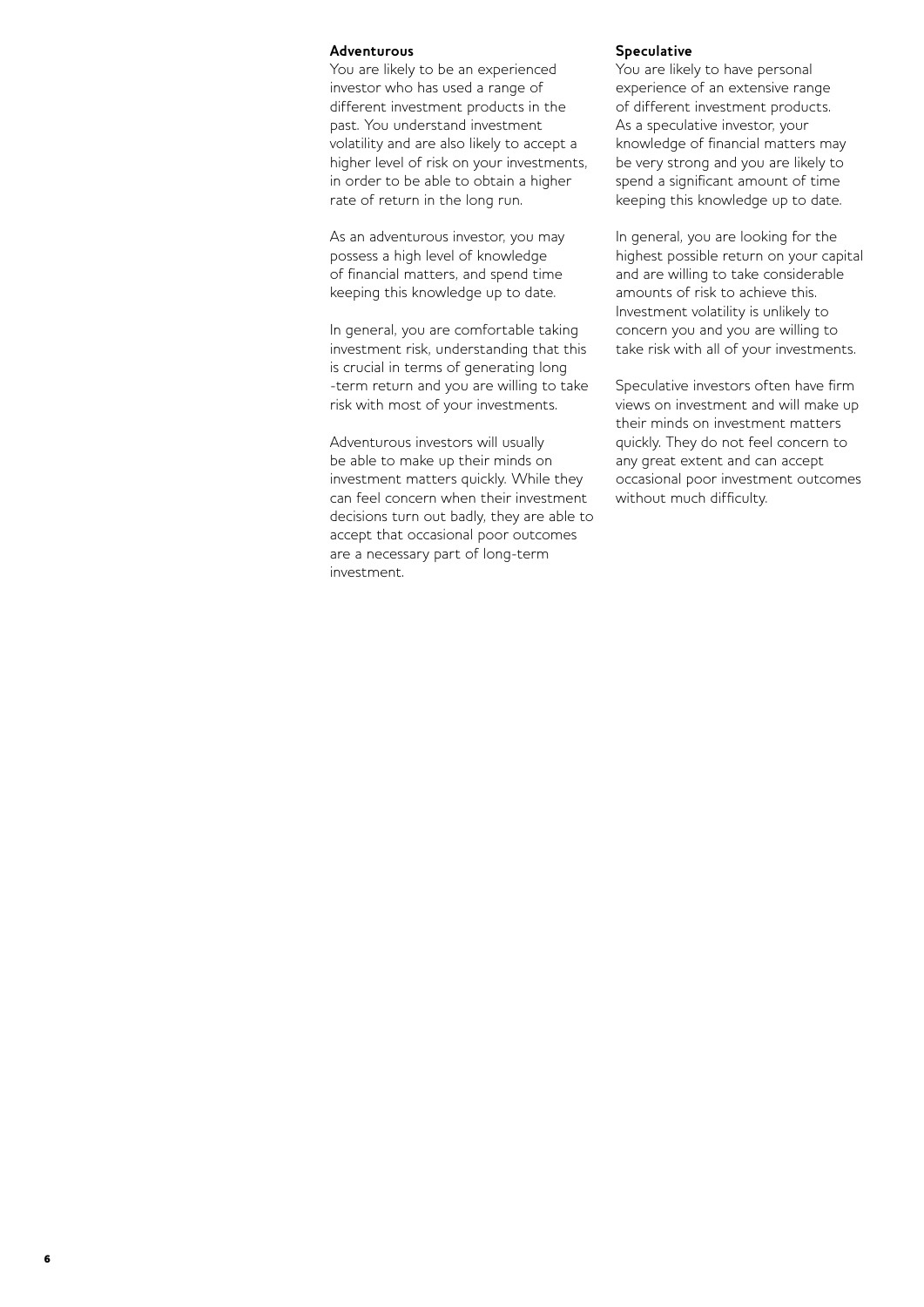# HOW DO WE INVEST YOUR MONEY?

*Past performance is not a guide to future performance and may not be repeated. The value of your investment, and any income derived from it, may go down as well as up and you may not get back the full amount invested.*

We believe that the single most effective way to reduce investment risk is to diversify your investments across a broad range of securities, and the most cost-effective way to do this is to invest in funds, rather than individual stocks. In a fund, your money is invested alongside many other investors so you can achieve a higher level of diversification at a lower cost.

Unlike many, we freely admit that no -one knows which fund managers will turn out to be the most effective over the years – and, if we were to employ our own fund managers to manage individual funds, it's unlikely that they would be the best in the business at all times.

So rather than manage the assets ourselves, we have a team of extremely powerful and experienced investment professionals (see pgs 14-16) whose job is to identify and hold to account some of the best fund managers they can find. And if any of those fund managers stop delivering to our requirements, we replace them with those who can.

The first thing to consider is the different types of funds and which ones may be suitable for you. Here is a description of the main fund types:

# **Protected funds**

A Protected fund aims to provide an element of protection to some, but not all of your capital, whilst also aiming for capital growth. The protection element is not always guaranteed and in rare circumstances may be lost entirely. These funds tend to carry a higher charge than an equivalent non-protected fund.

# **Smoothed funds**

A Smoothed fund aims to provide better returns than cash deposits, without being directly linked to the daily ups and downs of the stock markets. As there is less volatility than with other types of funds, you are protected from extreme falls in equity markets. The cost of smoothing can mean the funds have higher charges than other funds.

## **Money Market funds**

A Money Market fund aims to provide you with a slightly higher return than that available from bank deposits. However, they do not offer a guaranteed capital return, as they can invest in higher risk assets, and so they should not be considered as cash deposits.

## **Property funds**

A Property fund invests directly in commercial property and its value will be determined by an independent valuer. Because it is investing in physical buildings, it is sometimes difficult to realise the cash value of the holdings and in some circumstances there may be a delay of up to a year before you can access your money. At times, the value of the fund may also rise or fall quite sharply and you should be aware of these risks when you invest.

## **Income or Distribution funds**

An Income or Distribution fund aims to generate a higher income than other types of fund. They often invest in assets that can specifically generate the income that you are looking for. They are usually suitable if you are more interested in income than capital gains, although the income generated can be reinvested, rather than paid to you.

# **Sector funds**

A Sector fund invests in a specific asset class or geographical area, and is therefore a more specialist type of fund. They offer potentially higher returns, but carry more risk due to their greater exposure to a single asset or area.

## **Cash funds**

A Cash fund aims to provide returns similar to bank deposits. There is no guaranteed return, and the rates of interest are often very low. If held for long periods, the real value of your investment can be eroded by inflation.

## **Lifestyle funds**

A Lifestyle fund initially invests in a single manager managed fund. In the final few years before your retirement, the fund will reduce the investment risk by automatically moving your underlying investments from shares to cash. As a result, you may miss out on any further growth in share prices in those final few years, but you may also be protected from severe loss if these markets fall.

## **Stakeholder-friendly managed funds**

A Stakeholder fund offers investment where the fund and product charges are guaranteed. They are among the cheapest funds available, as they will always stay within the government's price cap for Stakeholder Pensions. However, the range of underlying investments is often not as wide as that available from non-stakeholder funds.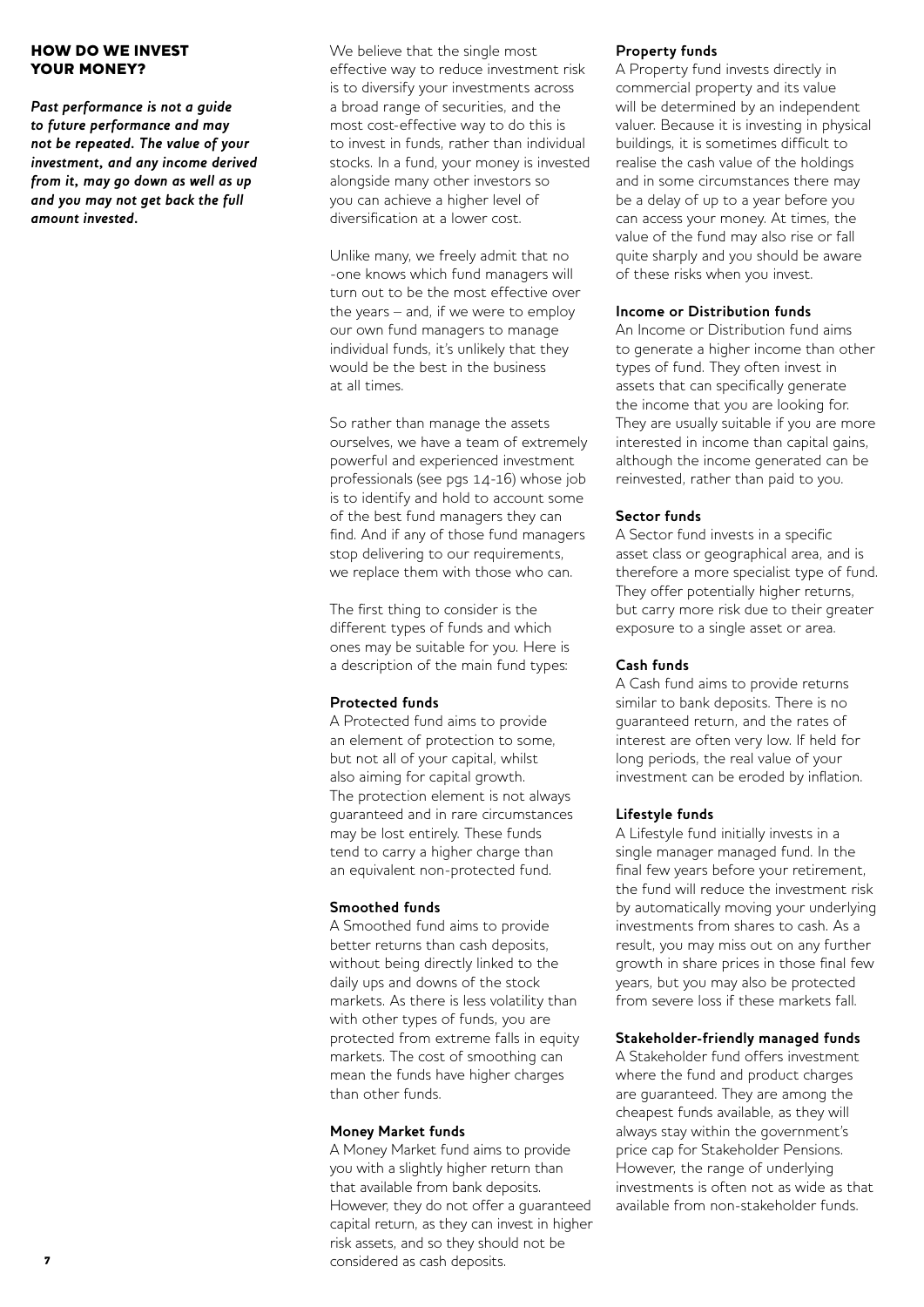# THE OPENWORK INVESTMENT **PROPOSITION**

We believe that the best way to manage the risks and potential rewards in your portfolio is to invest across different asset classes. This is because the different types of investment react differently to the same economic events. Combining them in your portfolio can smooth out the volatility (risk of loss) of any single investment.

Based on your discussion around risk, your adviser will recommend a longterm strategic asset allocation that best meets your risk profile.

At Openwork we provide three ways in which you can invest:

- Through our Omnis Managed Portfolio Service, with day-to-day oversight from our professional investment team, Openwork Wealth Services Limited;
- Through our Openwork Graphene Model Portfolios, giving access to our in-house range of funds in a cost -effective manner; and
- Investments from a wider range which your adviser can recommend, or you can select yourself.

Our comprehensive range of investment solutions has been designed to provide your Openwork adviser with the flexibility to build the right solution for you.

In our experience the majority of investors fall within the Cautious, Balanced and Adventurous categories and our in-house investment solutions are designed to offer these investors a consistent level of return for their level of risk.

# **The Omnis Managed Portfolio Service**

This aims to give you peace of mind as our Chief Investment Officer actively manages your investments day to day, reducing the impact of potential market movements and taking advantage of potential opportunities.

# **The Openwork Graphene Model Portfolios**

These employ the same asset allocations, but rather than being actively managed, the portfolios rebalance back to the long-term allocation every six months.

Both of these services invest in our 'own-label' range of funds, selected on our behalf by Omnis, our in-house investment management firm.

Each Omnis fund is managed by a specially selected expert fund manager, each able to demonstrate exceptional skill in their particular field.

For those who may prefer a simpler, single fund solution, we also provide two types of multi-asset fund. Both are available in our standard risk profiles.

# **The Omnis Managed Range**

is managed by Threadneedle Asset Management. Each fund is managed to a determined risk profile and invests directly in stocks and shares, and bonds, but may also invest in funds, money market instruments and derivatives.

# **The Omnis Multi-Manager Range**

is managed on our behalf by the award -winning City investment house Octopus. Each fund is managed to a determined risk profile and invests in a selected range of funds managed by other firms which, in turn, invest in a range of individual securities.

And for income-led investors, the Omnis income funds seek to produce a steady, sustainable level of income, higher than cash-based savings accounts, as well as a rising capital value which keeps pace with inflation. The Omnis Multi-Manager Distribution Fund, managed by Octopus, invests in a range of funds; the Omnis Multi-Asset Income Fund, managed by Newton, holds direct investments.

The following pages describe these in more detail.

# **Choosing your own funds**

Of course, you may feel comfortable making your own investment decisions. Or you may wish to combine a core diversified discretionary portfolio with an element of self-selected funds.

If this sounds like you, you can select from our range of in-house Omnis funds or external funds offered by a wide range of highly-rated managers. The Omnis fund on our recommended list has been researched and approved by the Openwork Investment Committee and is categorised within our risk-profiling system, but you can also select from a wider, non-researched list if you wish.

You can find detailed information about a fund's investment objectives and risk profile in the key features documents, factsheets and investor information provided by the relevant investment manager.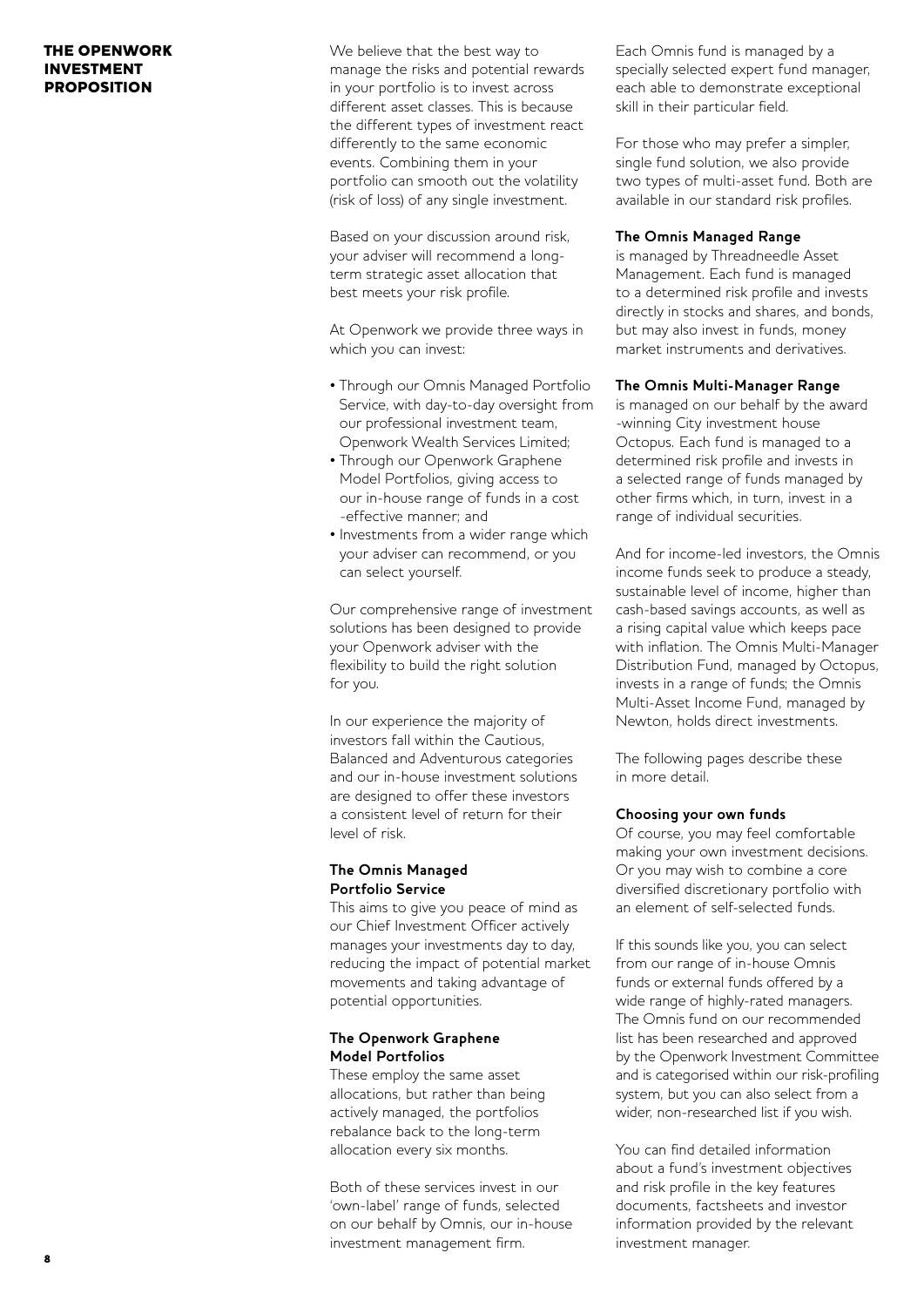# OUR STRATEGIC ASSET ALLOCATIONS

*Past performance is not a guide to future performance and may not be repeated. The value of your investment, and any income derived from it, may go down as well as up and you may not get back the full amount invested.*

The **Omnis Managed Portfolio Service** and **Openwork Graphene Model Portfolios** spread your investments across the different asset classes to help reduce the absolute risk of loss in your total portfolio. As each single investment represents a small percentage of the total assets, any loss has a relatively reduced impact on total performance. Whilst the same is also true of any positive performance, our underlying fund managers have been selected for their ability to consistently pick stocks with the potential for strong long-term returns.

The strategic asset allocations are specifically designed to match the risk and reward expectations of a Cautious, Balanced or Adventurous investor and can be held either singly or in combination, if you and your adviser think that is appropriate.

The Openwork Investment Committee, comprising senior executives from across the Openwork Group, is responsible for setting our asset allocation policy. They are supported in this by the authoritative investment research and consulting firm Morningstar. With their support, little escapes the Openwork Investment Committee's notice.

The following pie charts show the broad asset allocations for the three risk categories.



*as a result of rebalancing, you might be liable for Capital Gains Tax (CGT). Details should be included in your tax return if your total gains in the tax year exceed the annual CGT allowance.*

*Funds are bought and sold automatically in order to rebalance the portfolios. If you are investing in a platform Investment Account and make a gain* 

> If you are in the **Openwork Graphene Model Portfolios**, your portfolio will be rebalanced back to the long-term strategic allocation every six months to ensure that you always hold the right combination of funds in the proportions that meet your acceptable level of risk.

> If you are in the **Omnis Managed Portfolio Service**, our Chief Investment Officer will actively manage your exposures to each underlying asset class in line with his views on the markets. This means that we may not rebalance the portfolio if we think markets will continue to move in the same direction or we may adjust the exposures if we think too much risk has been introduced.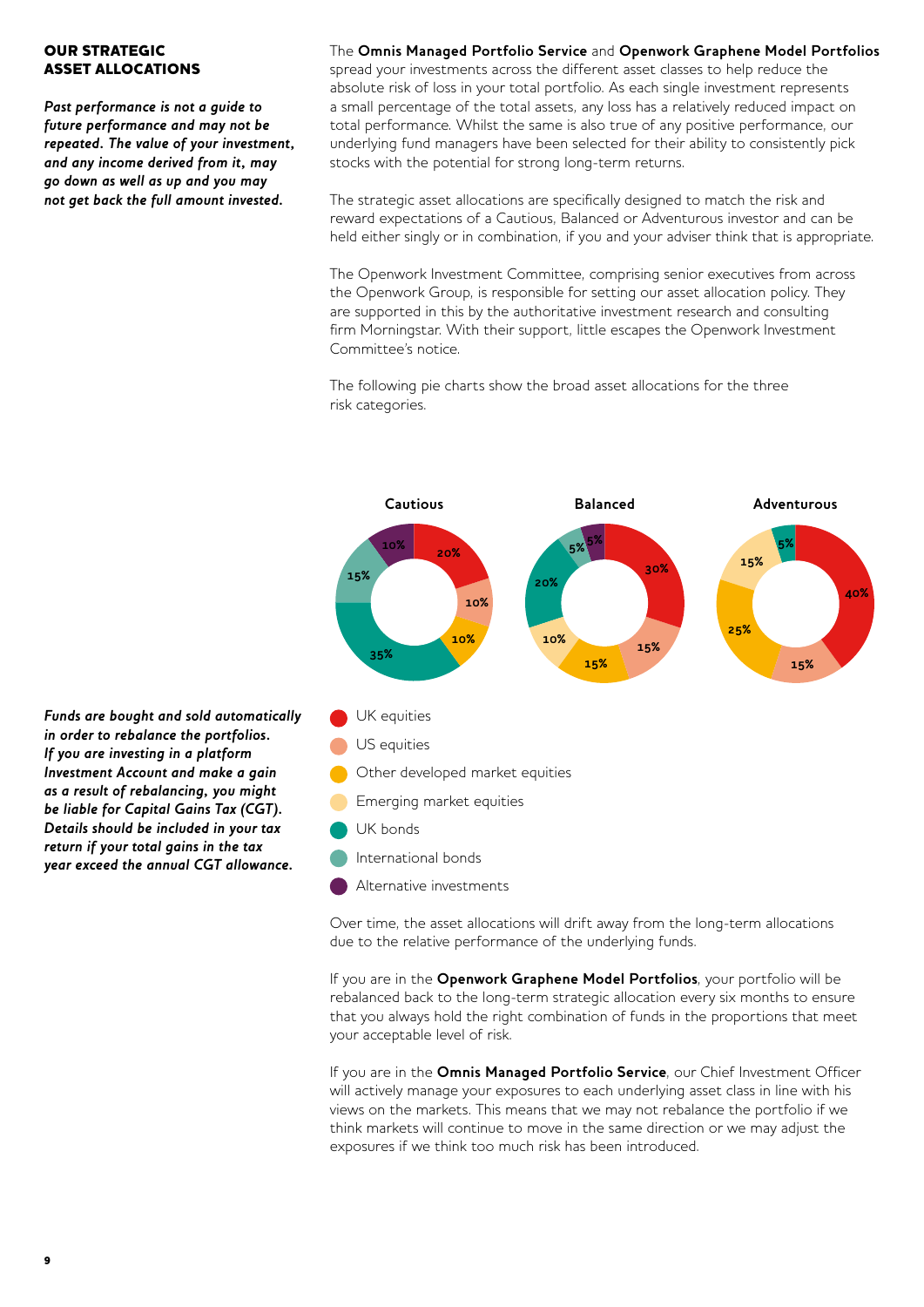# THE OMNIS RANGE OF SECTOR FUNDS

Openwork has asked its specialist investment arm, Omnis, to create a range of sector funds to meet the specific needs of our clients and to conduct a search across the market to find some of the best-equipped managers to manage the assets in each of these funds.

The Omnis Investment Performance & Risk Committee led this process and awarded the mandates to the managers listed below:

Omnis UK Equity Fund, managed by Schroder Investment Management

Omnis Income and Growth Fund, managed by Woodford Investment Management

Omnis US Equity Fund, managed by The Boston Company, part of the BNY Mellon Group

Omnis Developed Markets (ex UK, ex US) Equity Fund, managed by Thomas White International

Omnis Asia Pacific Equity Fund, managed by Baillie Gifford & Co

Omnis European Equity Fund, managed by Jupiter Asset Management

Omnis Emerging Markets Fund, managed by Jupiter Asset Management

Omnis UK Bond Fund, managed by Threadneedle Asset Management

Omnis Global Bond Fund, managed by Schroder Investment Management

Omnis Alternative Strategies Fund, managed by Octopus Investments

This team also has responsibility for ensuring that each manager delivers to our expectations in terms of both risk and performance. If they fail to do so over a period of time, Omnis has the right to award the mandate to an alternative manager without any administrative burden on you or your adviser.

This strong oversight is a vital component of Openwork's investment solutions. Combining the skills and strengths of Openwork and Omnis provides a highlydistinctive and rigorously-managed way to meet your investment needs.

You can find out more about which funds are held in your portfolio and more information on each of the funds by asking your Openwork adviser.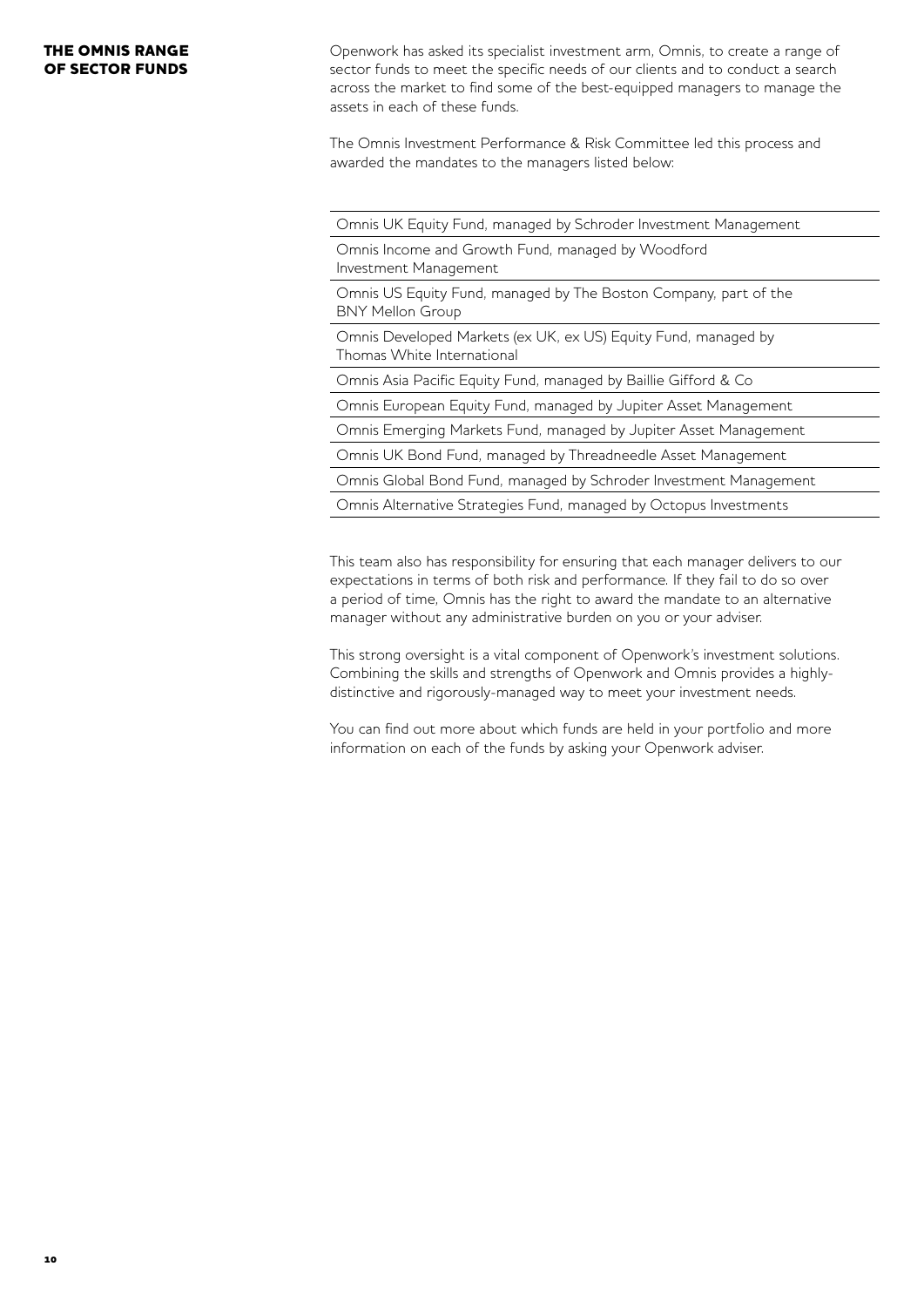# OVERSIGHT AND GOVERNANCE

We have already mentioned the Openwork Investment Committee, which is responsible for setting our asset allocation policy. It is also responsible for forming our list of recommended funds. We have also introduced the Omnis Investment Performance and Risk Committee which is responsible for selecting and monitoring the managers of our Omnis range of funds.

Membership of these committees is drawn from Openwork's senior management and external investment professionals, whose skill and expertise provide wider perspectives.

In essence, the group's principal job is to take full advantage of our key belief, and find some of the very best fund managers in the market to manage your money.



# **Philip Martin**

*Proposition and Marketing Director, Omnis Investments Limited* Mr Martin joined Openwork in September 2011 from F&C Investments, where he had responsibility for the asset manager's UK retail proposition, and sales and marketing.

Prior to that, Mr Martin was Business Development Director at wrap provider Nucleus Financial Group, which he co-founded in 2006. He had previously been a founder-director of consultancy Abacus Financial Marketing, working with more than 65 life companies, asset managers, IFAs and industry bodies on a variety of strategic and proposition projects.



# **Paul Mitchener**

## *Governance Director, Openwork Limited*

An industry professional of over 30 years standing, Mr Mitchener is responsible for Openwork's core governance functions including compliance, legal services, information security, business reviews, investigations, and risk management. His group-wide compliance oversight role, since appointment in 2010, encompasses approved person accountability to the FCA for our main distribution activities.



# **Mike Morrow**

## *Wealth Proposition Director, Openwork Limited*

Mr Morrow joined Openwork in July 2015, from his position of Sales & Marketing Director at Ascentric. Prior to that Mr Morrow was HSBC Head of Insurance & Investment and Head of Platform & Investment Distribution at AXA,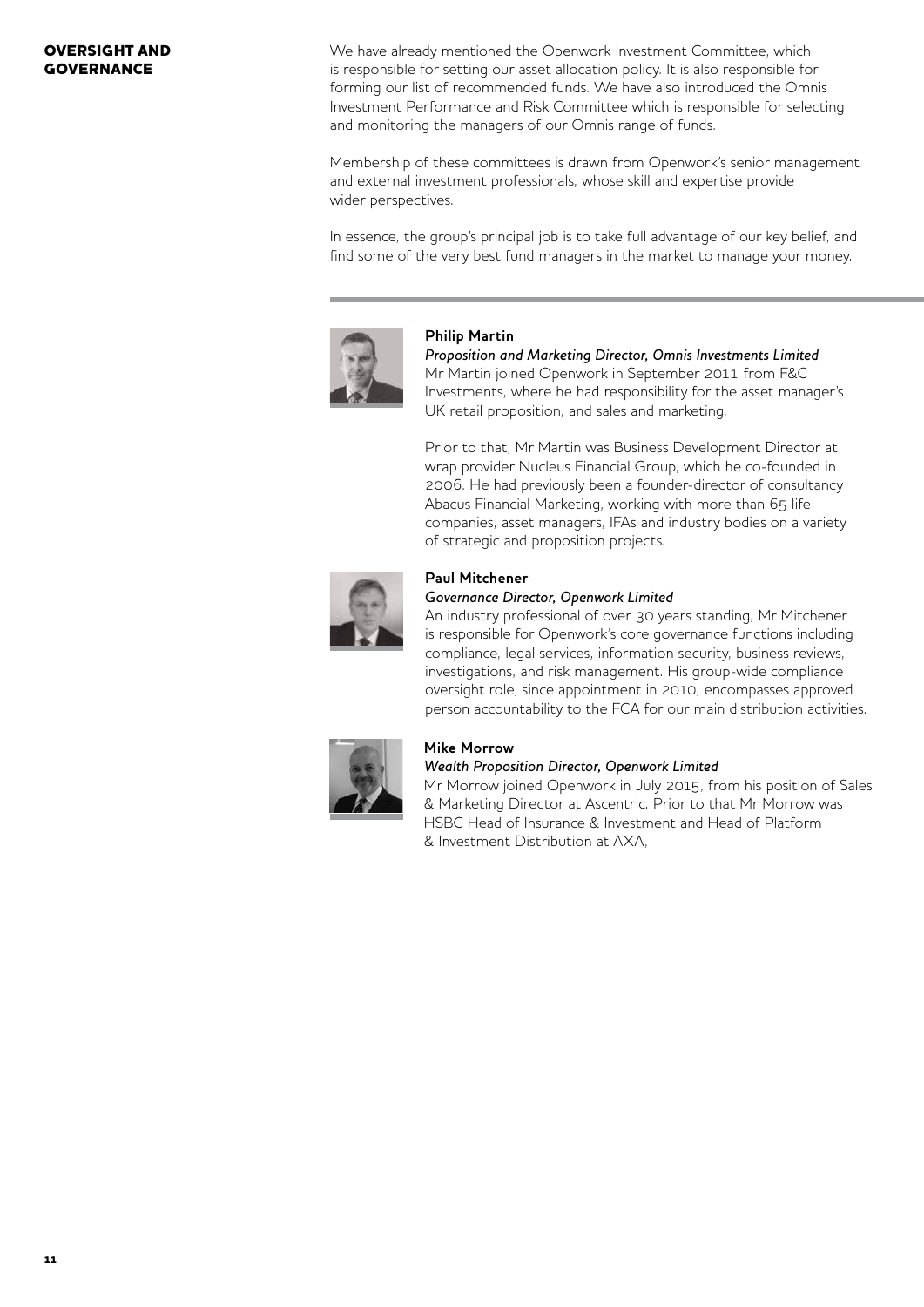The key responsibilities arising from this challenge are:

- **1** Deciding how advisers can best blend different funds from different asset classes together to achieve your objectives. This is often referred to as an 'asset allocation' and is felt by many to be a crucial element of overall returns;
- **2** Selecting, monitoring and, when necessary, replacing external fund managers;
- **3** Increasing, restructuring or reducing the range of funds available, in line with changing investment market conditions;
- **4** Ensuring the funds continue to reflect their specified risk profiles.



### **Dominic Sheridan**

*CEO, Omnis Investments Limited and Openwork Wealth Services Limited* Mr Sheridan is responsible for the Openwork Group's investment business, discretionary fund management and platform services. He is a member of the Openwork Group Executive team and is based in London.

Prior to joining the Openwork Group, Mr Sheridan worked for PineBridge Investments, F&C Asset Management, ISIS Asset Management and RSA Investments in product management, operations, governance and risk management roles. He has extensive onshore and offshore traditional and alternative Funds experience. He has been a Director on a number of London, Dublin, Luxembourg and Mauritius Funds Boards.

Mr Sheridan is a Certified Investment Funds Director. He attended the Harvard Business School's Advanced Management Programme and has a MBA and MA (Change Management) from the University of Brighton.



#### **Doug Naismith**

#### *Non-Executive Director, Omnis Investments Limited*

Mr Naismith is a senior executive with extensive investment and international sales experience, including Institutional, Retail and Retirement Businesses. He has a strong track record in strategic thinking and planning and executing effectively against plans, with a clear emphasis on achievability and profitability.

Mr Naismith was responsible for a number of start-up and accelerated growth ventures, leading effective teams whilst keeping a keen eye on corporate governance and compliance. His time at Close Brothers Asset Management and, prior to that, Fidelity Investments Limited, has given him a strong investment and portfolio manager background which is invaluable with clients and in determining the practicality, potential and pace of opportunities.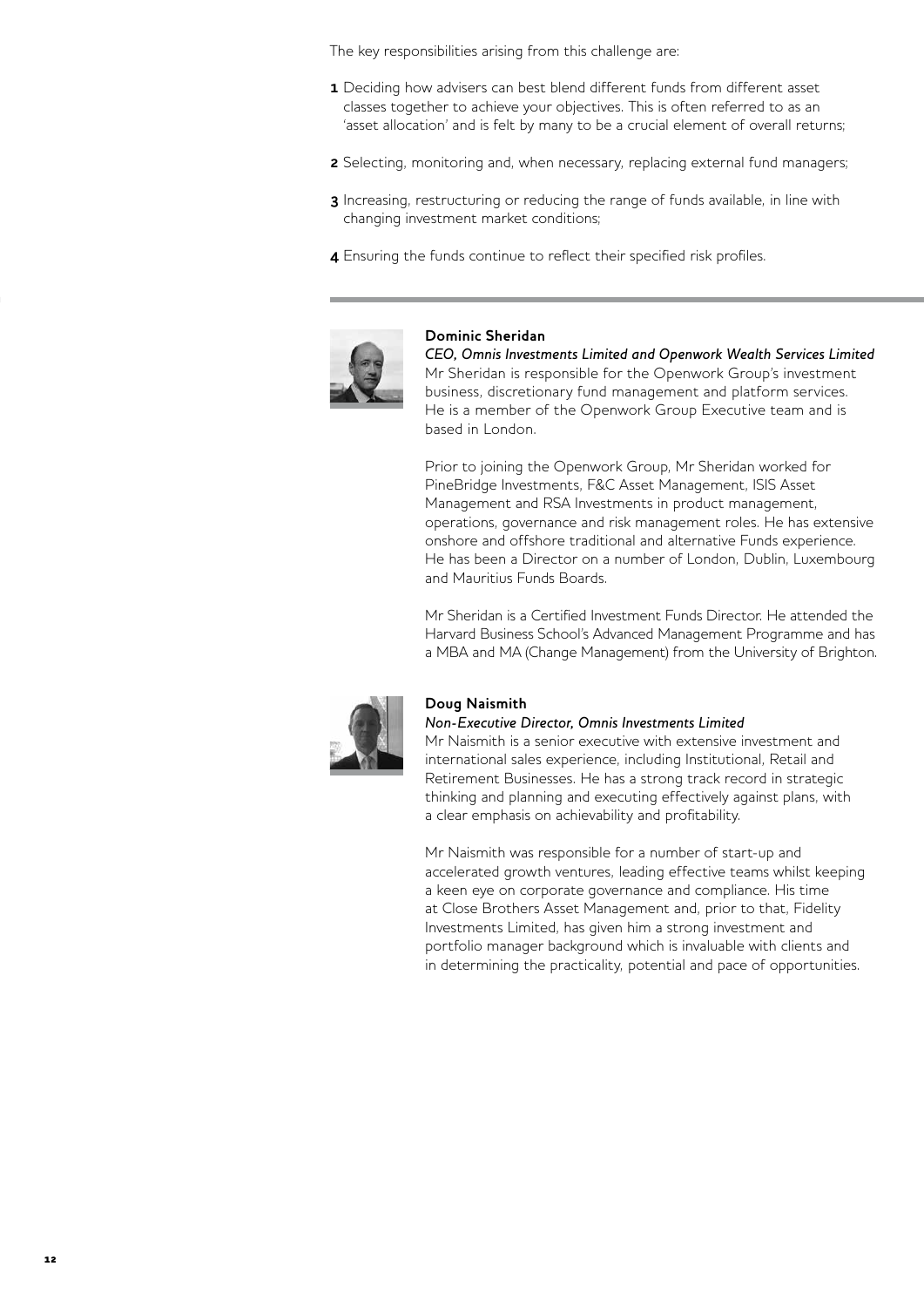

# **Pete Davis**

#### *Non-Executive Director, Omnis Investments Limited*

Mr Davis worked for the Zurich Group and its predecessor companies between 1981 – 2014 in a variety of roles but focusing mainly on finance, proposition, business development, and product marketing. In 2002 he became involved with UK proposition management and development with a focus on investment funds and from 2010 – 2014 Mr Davis was Head of the Zurich Global Fund desk, responsible for Zurich's global business and commercial relationships with Investment Managers particularly in respect of the use of collective investment vehicles. In this latter role, he managed and controlled oversight of a key outsourced platform relationship with Allfunds covering oversight of service standards, audit, business continuity, and systems capability.



#### **Jon Bailie**

#### *Non-Executive Chair of Openwork Wealth Services Limited*

Mr Bailie has more than thirty years experience in the investment industry, including time spent as a portfolio manager, as a manager -of-managers and as a strategic investment adviser. His career has encompassed both the institutional and the wholesale segments and while he has spent a lot of time working with UK clients (pension funds, insurance companies, banks) he also has extensive overseas experience. As well as the traditional asset classes Mr Bailie has also worked in the alternative asset class space.